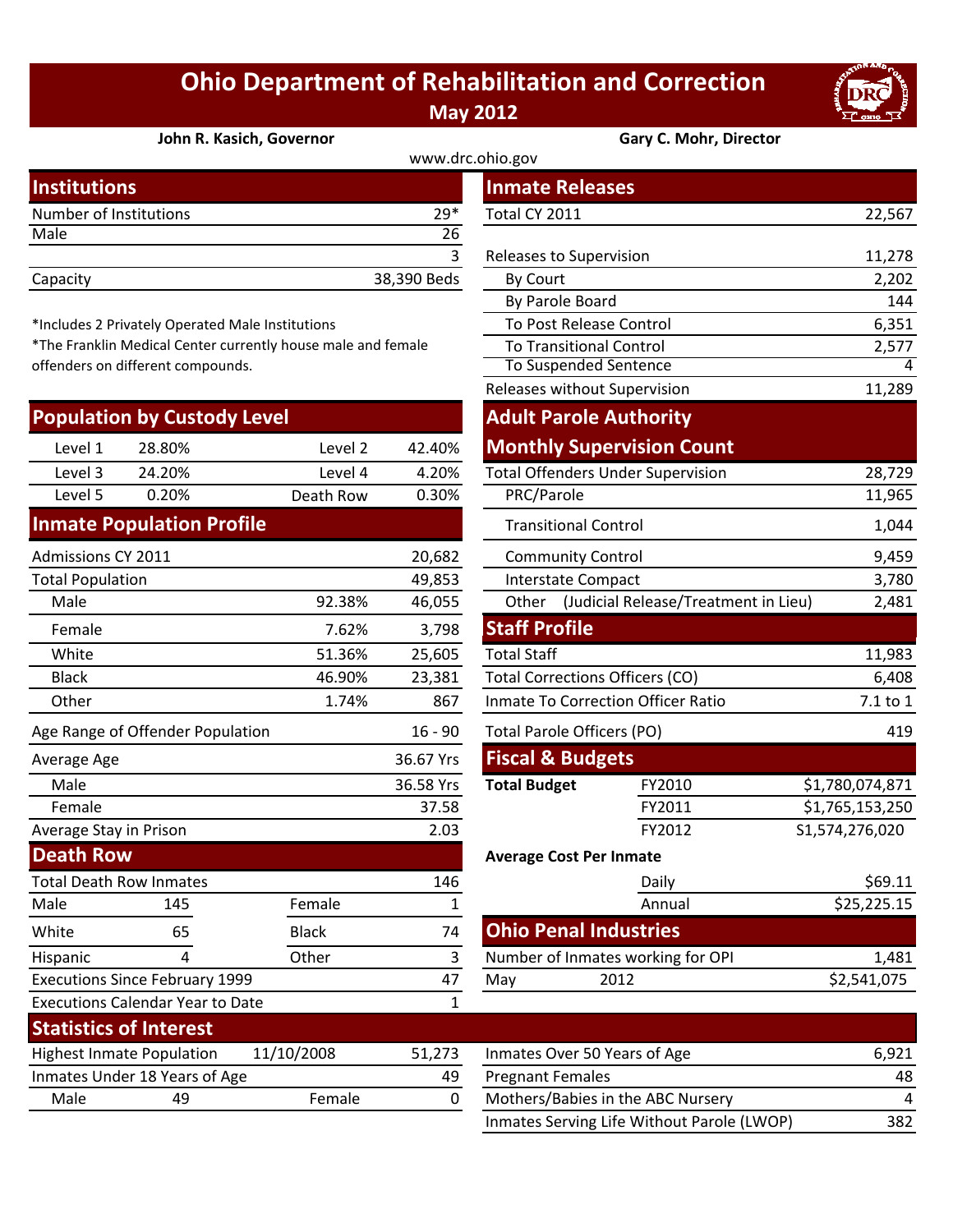

- BeCI-Belmont Correctional Institution, St. Clairsville
- $CCI-$ Chillicothe Correctional Institution, Chillicothe
- Correctional Reception Center, Orient CRC-
- $DCI-$ Dayton Correctional Institution, Dayton
- FMC-Franklin Medical Center, Columbus
- $\rm{GCI}\mbox{-}$ Grafton Correctional Institution, Grafton
- HCF-Hocking Correctional Facility, Nelsonville
- LeCI-Lebanon Correctional Institution, Lebanon
- LoCI-London Correctional Institution. London
- $\operatorname{LorCl-}$ Lorain Correctional Institution, Grafton
- $MaCI-$ Madison Correctional Institution, London
- ManCI-Mansfield Correctional Institution, Mansfield MCI-Marion Correctional Institution, Marion
- Noble Correctional Institution, Caldwell
- NCI-NEPRC- Northeast Pre-Release Center, Cleveland
- ORW-Ohio Reformatory for Women, Marysville
- OSP-Ohio State Penitentiary, Youngstown
- PCI-Pickaway Correctional Institution, Orient
- $\rm RCI-$ Ross Correctional Institution, Chillicothe
- RiCI-Richland Correctional Institutuion, Mansfield
- SCI-Southeastern Correctional Institution, Lancaster
- SOCF-Southern Ohio Correctional Facility, Lucasville
- TCI-Trumbull Correctional Institution, Leavittsburg
- ToCI-Toledo Correctional Institution, Toledo
- $WCI-$ Warren Correctional Institution, Lebanon
- Private Lake Erie Correctional Institution, Conneaut (LaECI)
- Private North Central Correctional Complex, Marion (NCCC)